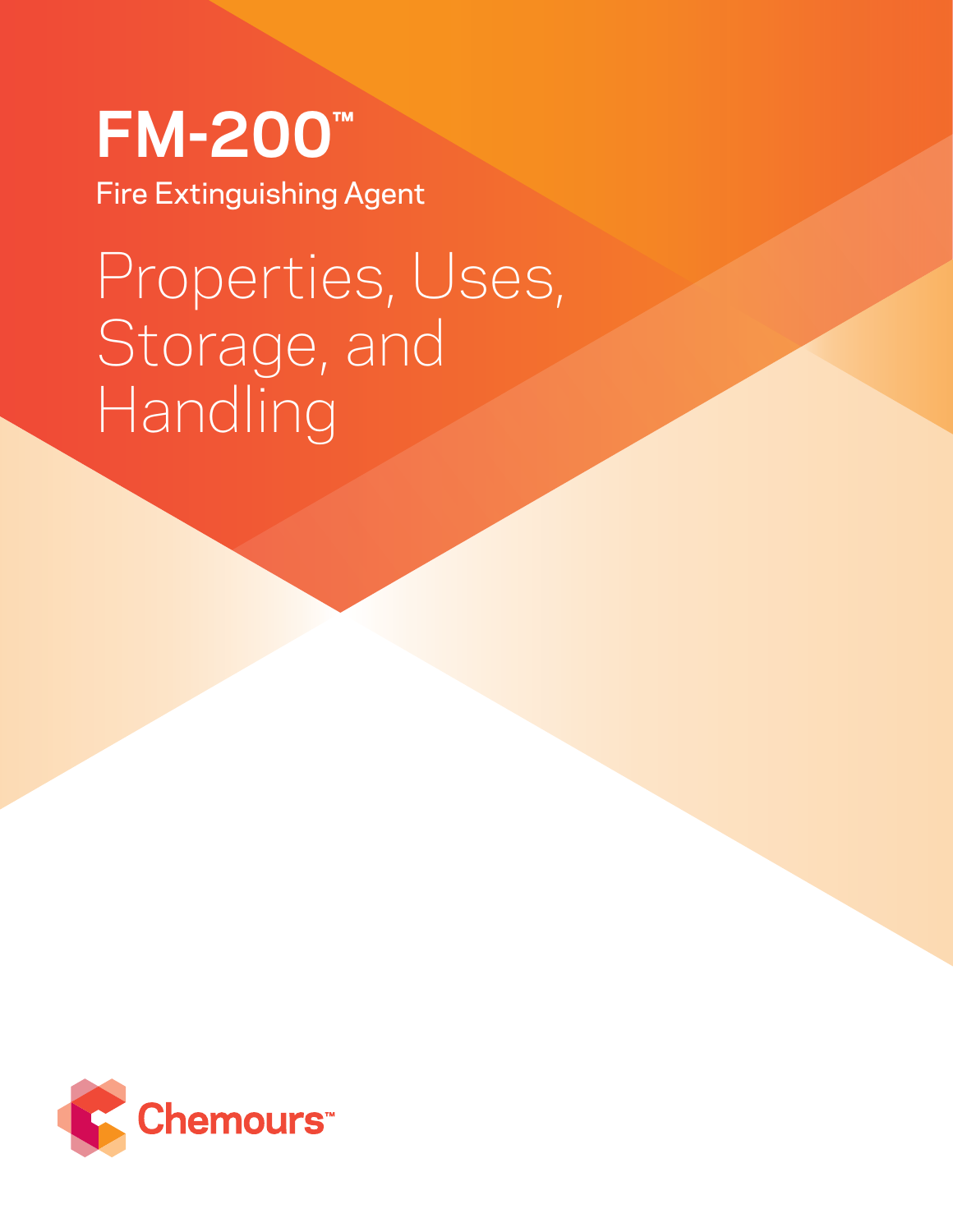# **Table of Contents**

| Shipping Information for the United States 9           |  |
|--------------------------------------------------------|--|
|                                                        |  |
|                                                        |  |
|                                                        |  |
|                                                        |  |
| Handling Precautions for FM-200 <sup>™</sup> Shipping  |  |
| Nitrogen Superpressurization of FM-200 <sup>™</sup> 12 |  |
|                                                        |  |
| Recovery, Recycle, Reclamation, and Disposal 16        |  |
|                                                        |  |
|                                                        |  |
|                                                        |  |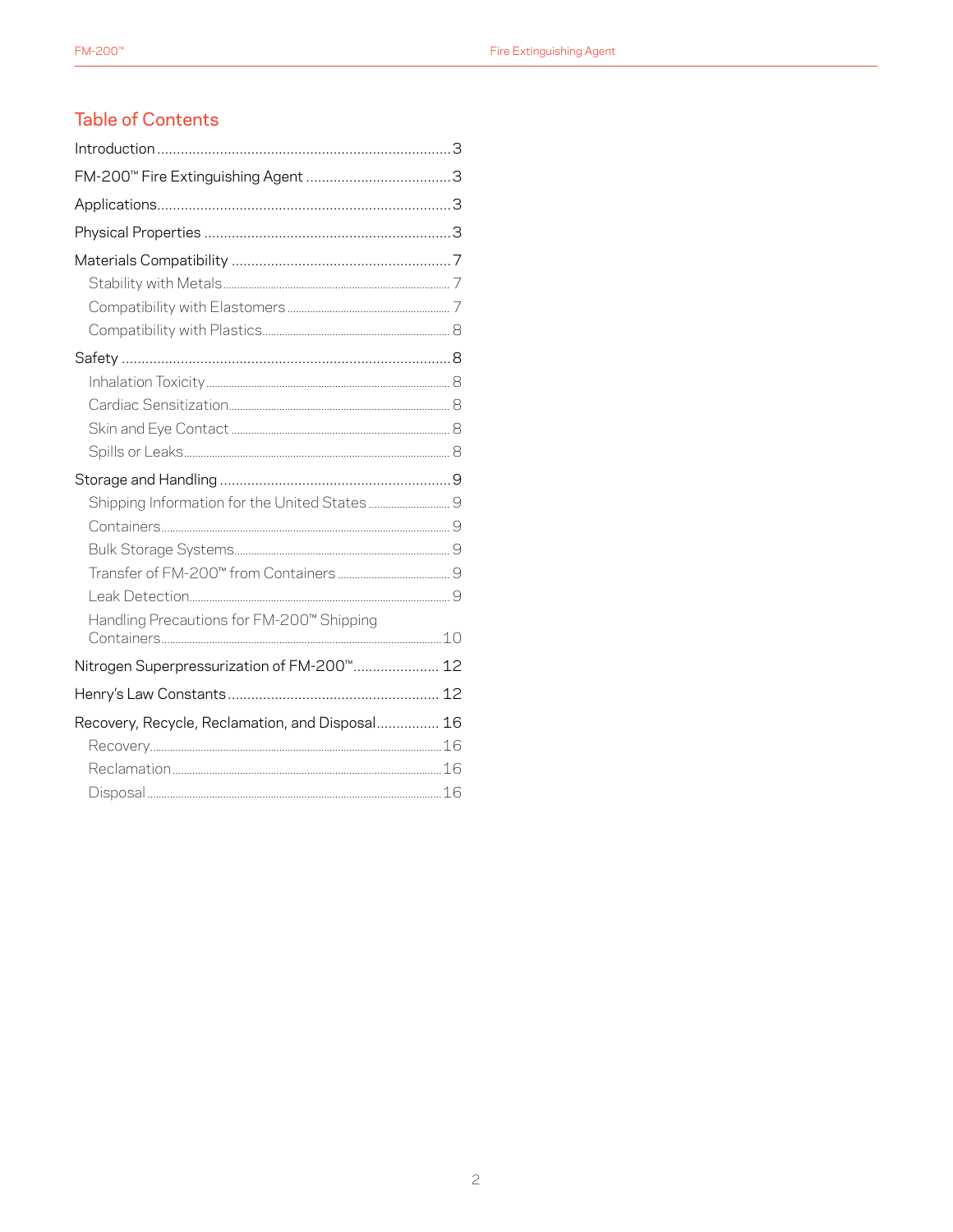# Introduction

Chemours has developed environmentally preferred agents, such as hydrofluorocarbon (HFC) 227ea, to protect critical facilities against fires, as HFCs offer unique properties. They are low in toxicity, nonflammable, non-corrosive, and compatible with other materials. In addition, they have thermodynamic and physical properties that make them ideal for a variety of uses. One high value use of these compounds is as fire extinguishants and explosion suppressants. They are used in hand-held portable extinguishers, total flooding systems, and local application systems. The bromofluorocarbons and bromochlorofluorocarbons (halons), which were developed in the 1930s, were linked to depletion of the earth's protective ozone layer. As a result, these halon compounds have been phased out of production, and fire extinguishing agents, such as HFC-227ea (FM-200™), have stepped in to take their place.

### **Product Information**

| <b>Chemical Name</b>       | 1,1,1,2,3,3,3-Heptafluoropropane |
|----------------------------|----------------------------------|
| Molecular Formula          | $CF_{3}CHFCF_{3}$                |
| Molecular Weight           | 170.03                           |
| <b>CAS Registry Number</b> | $431 - 89 - 0$                   |
| <b>ASHRAE Designation</b>  | HFC-227ea                        |

# FM-200™ Fire Extinguishing Agent

As a fire extinguishing agent, HFC-227ea is referred to as FM-200™, a trademark of Chemours. It is intended to be used in total flooding, inerting, and portable applications. FM-200™ is a safe, clean, and electrically nonconductive agent. FM-200™ systems are safe for use in occupied spaces and can reach extinguishing levels in 10 seconds or less, stopping ordinary combustible, electrical, and flammable liquid fires before they cause significant damage. FM-200™ suppression systems are used in over 100,000 applications globally and safeguard a wide range of facilities, including:

- Air traffic control centers
- Data centers and server rooms
- Telecommunication networks
- Electric utilities
- Financial networks
- Medical equipment
- Museums and libraries
- Marine vessels

FM-200™ waterless fire suppressant is a clean agent that doesn't leave any oily residues, particulates, water, or corrosive material. This virtually eliminates damage to high-tech equipment, artwork, and other delicate and sensitive objects. After discharge, FM-200™ can be removed by simple ventilation. This allows businesses in many cases to resume normal operations almost immediately.

# Applications

FM-200™ is listed as an acceptable replacement for Halon 1301 and Halon 1211 in the United States Environmental Protection Agency's Significant New Alternatives Policy (SNAP) program. FM-200™ is a suitable fire extinguishing agent for total flooding, portable, and local application systems. FM-200™ is non-corrosive, electrically nonconductive, free of residue, and characterized by low toxicity. It is ideally suited for protection of high-value assets such as those found in computer rooms, data control centers, telecommunication facilities, and museums.

The fire extinguishing concentrations of FM-200™ allow it to be used as a total flooding agent in normally occupied spaces for the protection of Class-A (solid), Class-B (liquid and gas), and Class-C (electrically energized) hazards.

FM-200™ is also suitable for use as an inertion agent in explosion suppression applications.

# Physical Properties

Physical properties of FM-200™ are given in Tables 1 to 3 and Figures 1 and 2.

For complete thermodynamic properties, contact Chemours.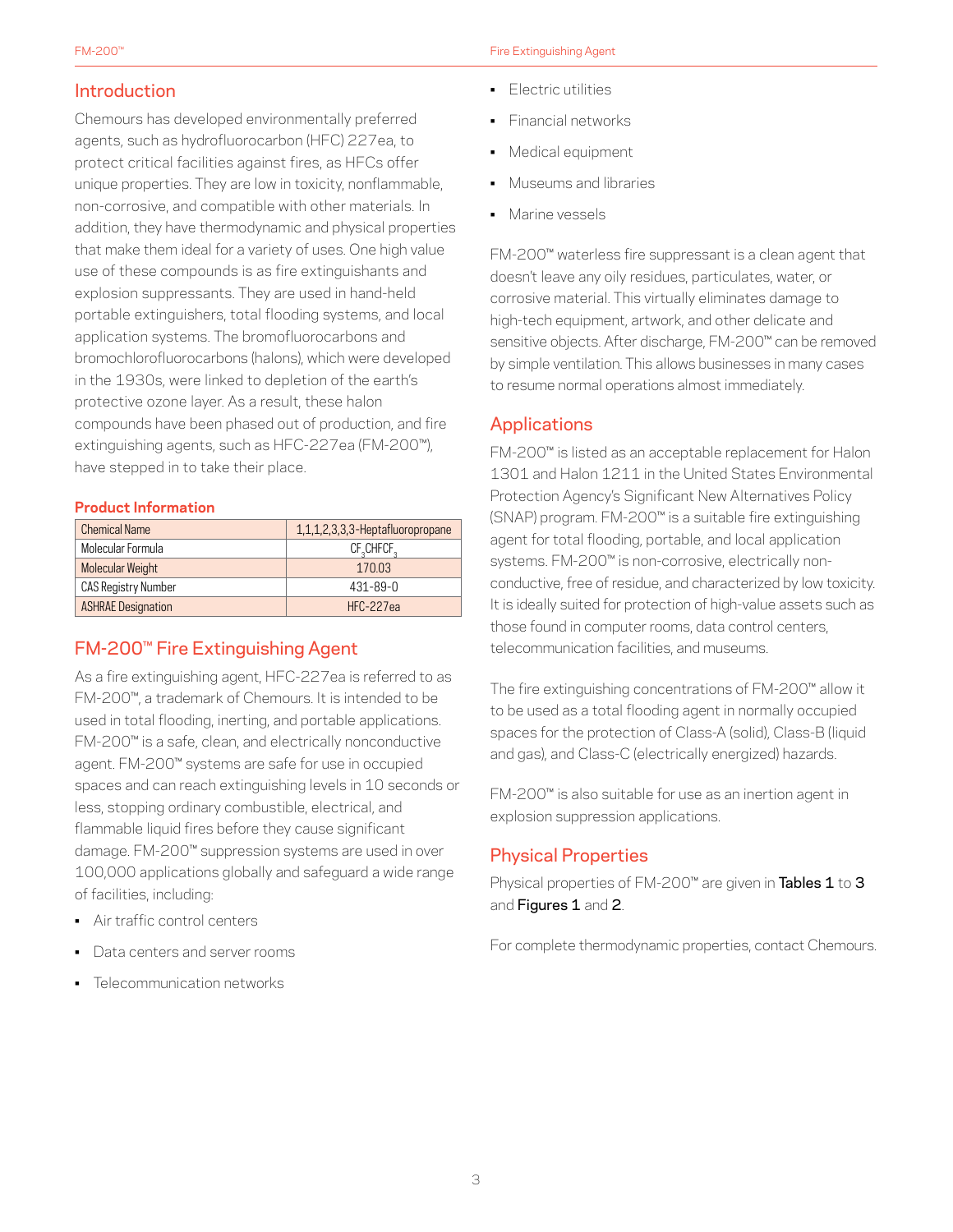**Table 1.** Physical Properties of FM-200™

| Property                                                                           |                                  |
|------------------------------------------------------------------------------------|----------------------------------|
| <b>Chemical Name</b>                                                               | 1,1,1,2,3,3,3-Heptafluoropropane |
| <b>Chemical Formula</b>                                                            | $CF_3CHFCF_3$                    |
| Molecular Weight                                                                   | 170.03                           |
| Boiling Point, 1 atm, °C (°F)                                                      | $-16.34(2.59)$                   |
| Freezing Point, °C (°F)                                                            | $-131(-204)$                     |
| Critical Temperature, °C (°F)                                                      | 101.75 (215.1)                   |
| Critical Pressure, kPa (psia)                                                      | 2925.0 (424.24)                  |
| Critical Density, kg/m <sup>3</sup> (lb/ft <sup>3</sup> )                          | 594.25 (37.098)                  |
| Liquid Density at 25 °C (77 °F), kg/m <sup>3</sup> (lb/ft <sup>3</sup> )           | 1387.7 (86.63)                   |
| Density, Saturated Vapor at Boiling Point, kg/m <sup>3</sup> (lb/ft <sup>3</sup> ) | 8.4860 (0.52979)                 |
| Vapor Density at 25 °C (77 °F) and 1 atm                                           | 7.1461 (0.4461)                  |
| Specific Heat, Liquid (cP) at 25 °C (77 °F), kJ/kg-°C (Btu/lb°F)                   | 1.1816 (0.28242)                 |
| Specific Heat, Vapor (cP) at 25 °C (77 °F), kJ/kg-°C (Btu/lb°F) and 1 atm          | 0.81327(0.81327)                 |
| Vapor Pressure, Saturated at 25 °C (77 °F), kPa (psia)                             | 454.73 (65.9)                    |
| Heat of Vaporization at BP, kJ/kg (Btu/lb)                                         | 131.77 (56.7)                    |
| Thermal Conductivity, Liquid at 25 °C (77 °F), W/m-°C (Btu/hr-ft°F)                | 0.060491 (0.034975)              |
| Thermal Conductivity, Vapor at 1 atm, W/m-°C (Btu/hr-ft°F)                         | 0.013336 (0.0077103)             |
| Viscosity, Liquid at 25 °C (77 °F), cP (lb/ft-hr)                                  | 0.23935(0.57901)                 |
| Viscosity, Vapor at 1 atm, cP (lb/ft-hr)                                           | 0.011590 (0.028038)              |
| Relative Dielectric Strength at 1 atm, 25 °C (77 °F) (N <sub>2</sub> =1)           | 2.00                             |
| Solubility of Water in FM-200™ at 20 °C (68 °F), ppm                               | 600                              |
| Ozone Depletion Potential, ODP                                                     | $0.0$ (CFC-11 = 1)               |
| Global Warming Potential, GWP (100 yr ITH. For CO <sub>2</sub> , GWP = 1)          | 3220                             |
| Atmospheric Lifetime, yr                                                           | 34.2                             |
| <b>TSCA Inventory Status</b>                                                       | Reported/Included                |
| <b>European List of New Chemical Substances</b>                                    | EINECS, Listed (207-079-2)       |
| <b>SNAP Status</b>                                                                 | Listed                           |
| Inhalation Exposure Limit (AEL*)                                                   | 1000 ppm 8- hr and 12-hr TWA     |

\*The acceptable exposure limit (AEL) is an airborne exposure limit established by Chemours that specifies time-weighted average (TWA) concentrations to which nearly all workers may be repeatedly exposed without adverse effects.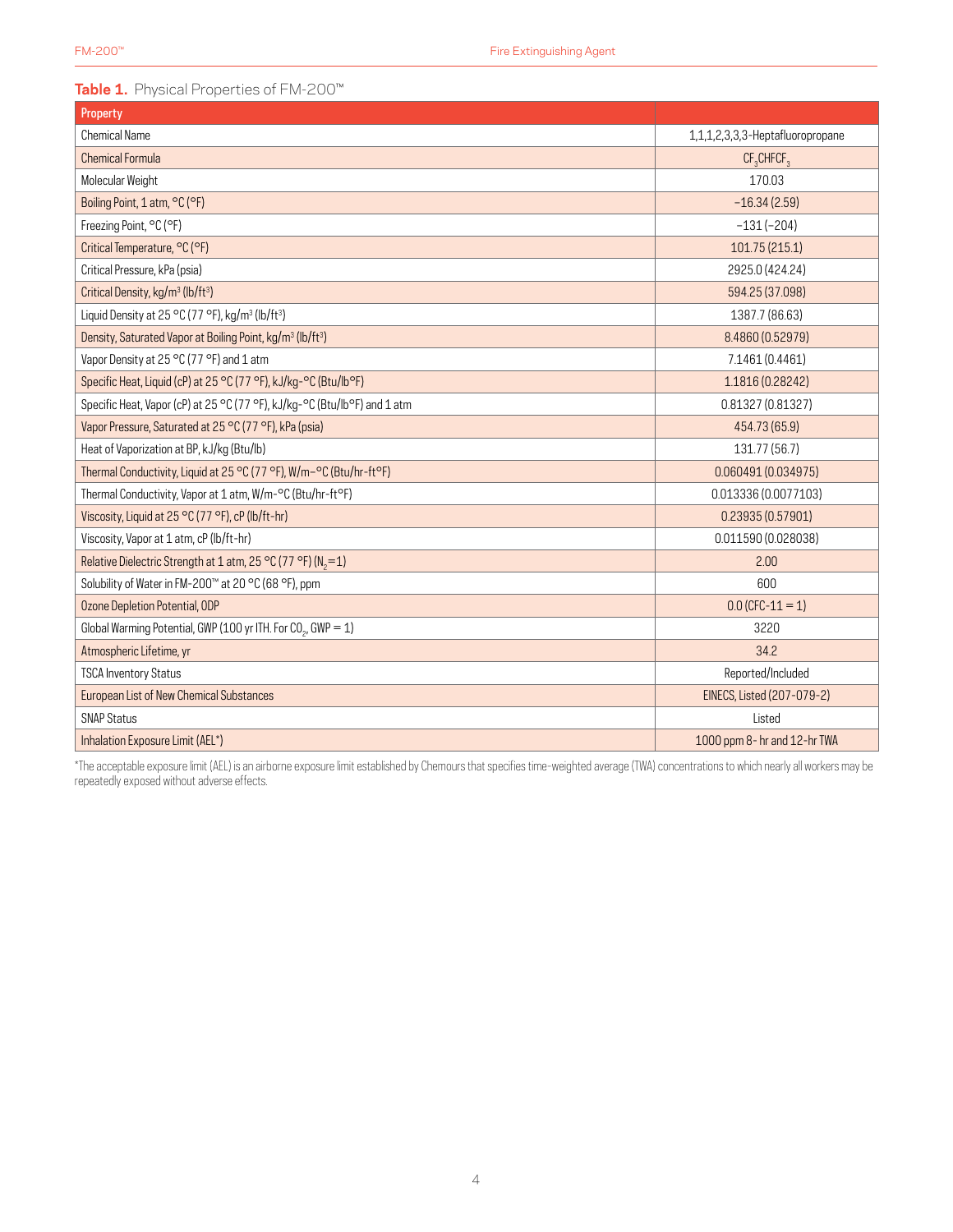### FM-200™ Fire Extinguishing Agent

# **Table 2.** Vapor Pressure and Density of FM-200™ (ENG Units)

| <b>Temperature</b><br>(PF) | Vapor<br><b>Pressure</b><br>(psia) | Liquid<br><b>Density</b><br>$(lbm/ft^3)$ | Saturated<br><b>Vapor Density</b><br>$(lbm/ft^3)$ | <b>Vapor Density</b><br>at 1 atm<br>$(lbm/ft^3)$ |
|----------------------------|------------------------------------|------------------------------------------|---------------------------------------------------|--------------------------------------------------|
| 10                         | 17.50                              | 95.51                                    | 0.63                                              | 0.5197                                           |
| 20                         | 21.93                              | 94.28                                    | 0.77                                              | 0.5069                                           |
| 30                         | 27.18                              | 93.02                                    | 0.95                                              | 0.4948                                           |
| 40                         | 33.35                              | 91.73                                    | 1.16                                              | 0.4834                                           |
| 50                         | 40.55                              | 90.41                                    | 1.40                                              | 0.4726                                           |
| 60                         | 48.88                              | 89.05                                    | 1.68                                              | 0.4624                                           |
| 70                         | 58.45                              | 87.64                                    | 2.00                                              | 0.4527                                           |
| 80                         | 69.38                              | 86.19                                    | 2.38                                              | 0.4434                                           |
| 90                         | 81.79                              | 84.68                                    | 2.81                                              | 0.4345                                           |
| 100                        | 95.80                              | 83.11                                    | 3.31                                              | 0.4261                                           |
| 110                        | 111.54                             | 81.46                                    | 3.88                                              | 0.4179                                           |
| 120                        | 129.15                             | 79.73                                    | 4.54                                              | 0.4102                                           |
| 130                        | 148.77                             | 77.90                                    | 5.30                                              | 0.4027                                           |
| 140                        | 170.55                             | 75.94                                    | 6.18                                              | 0.3955                                           |
| 150                        | 194.65                             | 73.84                                    | 7.22                                              | 0.3886                                           |
| 160                        | 221.26                             | 71.54                                    | 8.45                                              | 0.3820                                           |
| 170                        | 250.55                             | 69.00                                    | 9.93                                              | 0.3756                                           |
| 180                        | 282.77                             | 66.10                                    | 11.76                                             | 0.3694                                           |
| 190                        | 318.18                             | 62.68                                    | 14.10                                             | 0.3634                                           |
| 200                        | 357.11                             | 58.32                                    | 17.33                                             | 0.3576                                           |

| Table 3. Vapor Pressure and Density of FM-200™ (SI Units) |  |  |  |
|-----------------------------------------------------------|--|--|--|
|-----------------------------------------------------------|--|--|--|

| <b>Temperature</b><br>(C) | Vapor<br><b>Pressure</b><br>(kPa) | Liquid<br><b>Density</b><br>(kg/m <sup>3</sup> ) | <b>Saturated</b><br><b>Vapor Density</b><br>(kg/m <sup>3</sup> ) | <b>Vapor Density</b><br>at 1 atm<br>(kg/m <sup>3</sup> ) |
|---------------------------|-----------------------------------|--------------------------------------------------|------------------------------------------------------------------|----------------------------------------------------------|
| $-15$                     | 107.33                            | 1539.7                                           | 8.961                                                            | 8.4325                                                   |
| $-10$                     | 132.23                            | 1522.1                                           | 10.921                                                           | 8.2412                                                   |
| $-5$                      | 161.41                            | 1504.2                                           | 13.205                                                           | 8.0603                                                   |
| 0                         | 195.36                            | 1486.0                                           | 15.853                                                           | 7.8889                                                   |
| 5                         | 234.58                            | 1467.3                                           | 18.905                                                           | 7.7260                                                   |
| 10                        | 279.57                            | 1448.2                                           | 22.411                                                           | 7.5709                                                   |
| 15                        | 330.89                            | 1428.6                                           | 26.421                                                           | 7.4229                                                   |
| 20                        | 389.08                            | 1408.4                                           | 30.996                                                           | 7.2815                                                   |
| 25                        | 454.73                            | 1387.7                                           | 36.202                                                           | 7.1461                                                   |
| 30                        | 528.42                            | 1366.2                                           | 42.118                                                           | 7.0163                                                   |
| 35                        | 610.79                            | 1344.0                                           | 48.833                                                           | 6.8918                                                   |
| 40                        | 702.45                            | 1320.9                                           | 56.454                                                           | 6.7720                                                   |
| 45                        | 804.09                            | 1296.7                                           | 65.109                                                           | 6.6568                                                   |
| 50                        | 916.39                            | 1271.4                                           | 74.956                                                           | 6.5459                                                   |
| 55                        | 1040.10                           | 1244.8                                           | 86.189                                                           | 6.4389                                                   |
| 60                        | 1175.90                           | 1216.5                                           | 99.062                                                           | 6.3356                                                   |
| 65                        | 1324.70                           | 1186.2                                           | 113.900                                                          | 6.2359                                                   |
| 70                        | 1487.40                           | 1153.6                                           | 131.170                                                          | 6.1395                                                   |
| 75                        | 1664.90                           | 1117.9                                           | 151.500                                                          | 6.0462                                                   |
| 80                        | 1858.30                           | 1078.2                                           | 175.870                                                          | 5.9559                                                   |
| 85                        | 2068.80                           | 1032.8                                           | 205.840                                                          | 5.8684                                                   |
| 90                        | 2298.10                           | 978.6                                            | 244.310                                                          | 5.7836                                                   |
| 95                        | 2547.90                           | 907.8                                            | 298.000                                                          | 5.7013                                                   |
| 100                       | 2821.60                           | 786.8                                            | 397.240                                                          | 5.6215                                                   |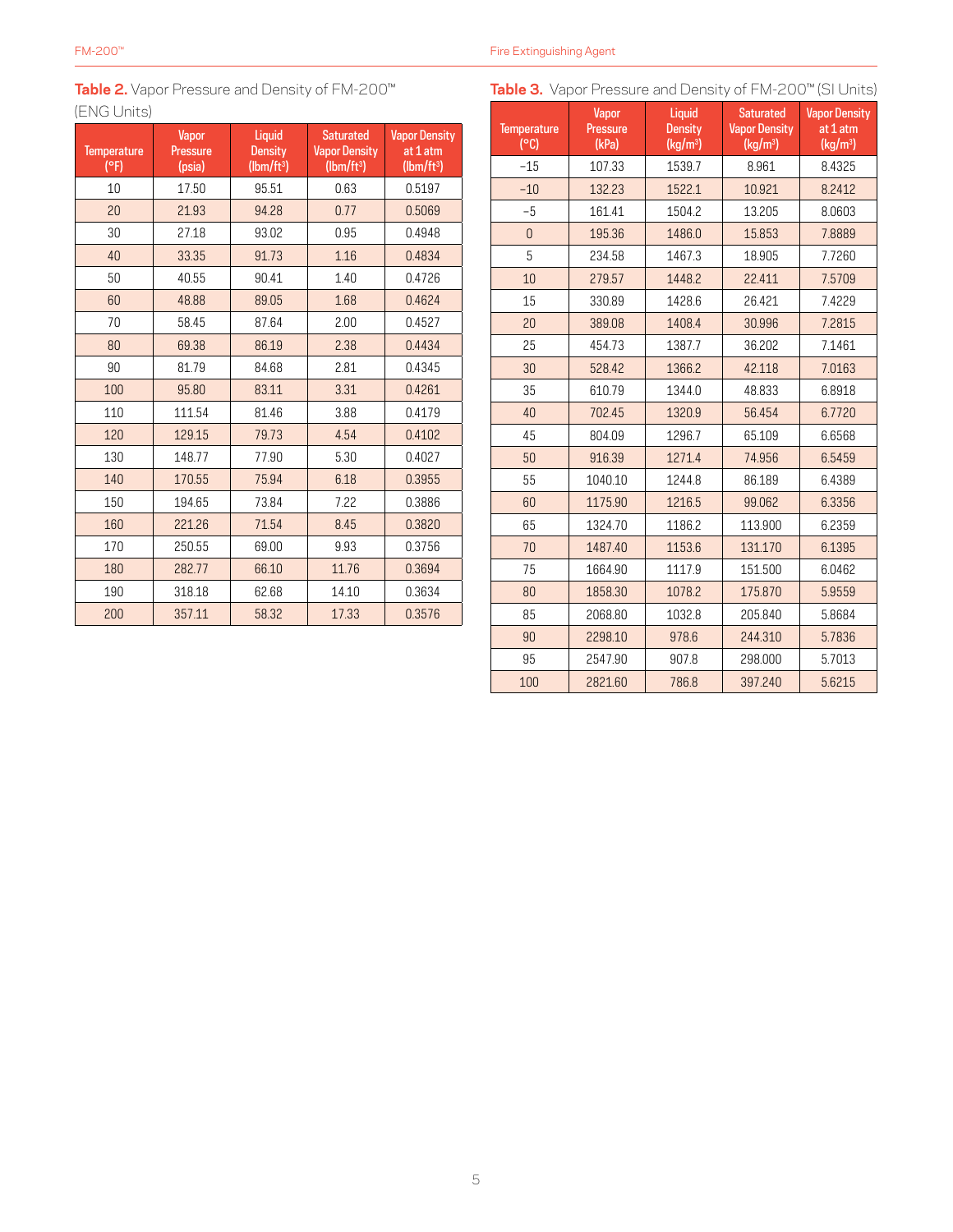

**Figure 1.** Vapor Pressure of FM-200™ (ENG Units)

**Figure 2.** Vapor Pressure of FM-200™ (SI Units)

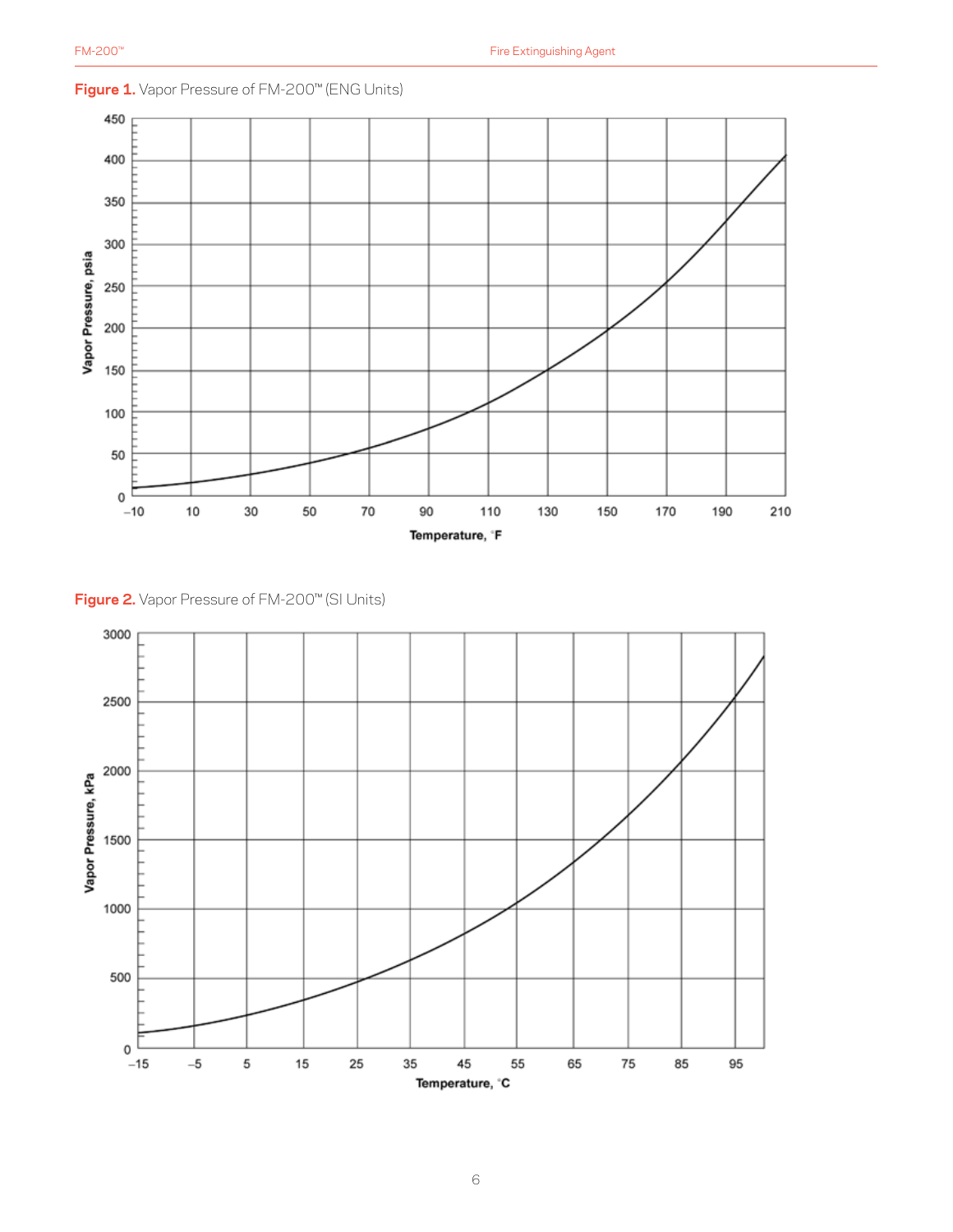# Materials Compatibility

Because FM-200™ can be used in a variety of applications, it is important to review the materials of construction for compatibility when designing new equipment, retrofitting existing equipment, or preparing storage and handling facilities. The following are general test results. To determine the compatibility of the specific materials being considered for use in a particular system, additional tests should be conducted with these materials at the conditions of that system.

### **Stability with Metals**

Most of the commonly encountered metals such as steel, cast iron, brass, copper, tin, lead, and aluminum can be employed with FM-200™ under normal conditions of use. Testing to ASTM G31 at 54 °C (130 °F) for 18 days indicates that the following metals are suitable for use with FM-200™:

| Aluminum 1100       | Nickel 200        |
|---------------------|-------------------|
| Aluminum 2024       | Copper CDA 110    |
| Inconel 600         | Cast Iron, Grey   |
| Stainless Steel 316 | Lead              |
| Stainless Steel 304 | Carbon Steel 1020 |
| Yellow Brass        | Silver 999+ Fine. |

High temperature stability tests were conducted with FM-200™ and commonly used metals at 175 °C (347 °F) for two weeks, and FM-200™ was found to be very stable. At temperatures above 175 °C (347 °F), depending on specific conditions, some metals may act as catalysts for the breakdown of FM-200™. These conditions include: presence of moisture or other contaminants, type of metal, metal surface area, contact with liquid or vapor agent, as well as time and temperature of contact.

Halocarbons may react violently with highly reactive metals, such as the alkali and alkaline earth metals, sodium, potassium, and barium, in their free metallic form. Materials become more reactive when finely ground or powdered, and in this state magnesium and aluminum may react, especially at higher temperatures. Highly reactive materials should not be brought into contact with FM-200™ until a careful study is made and appropriate safety precautions are taken.

### **Compatibility with Elastomers**

Compatibility tests were performed with several commonly used elastomers. Elastomer coupons were 50% immersed in liquid FM-200™ for two weeks at room temperature.

Additional tests were conducted per ASTM D471 at 100 °C (212 °F). All of the elastomers tested exhibited minimal swell with the exception of urethane and Viton™ A. Results are summarized in Table 4.

### **Table 4.**. Elastomer Compatibility

| <b>Elastomer</b>                                        | Linear Swell, % | Weight Gain, % | <b>Hardness</b><br>Change, units |  |  |
|---------------------------------------------------------|-----------------|----------------|----------------------------------|--|--|
| Exposure at Room Temperature, 23 °C (72 °F) for 14 days |                 |                |                                  |  |  |
| Butyl                                                   | $\overline{0}$  | 0.37           | $\overline{0}$                   |  |  |
| Nordel EPDM                                             | 0.20            | 1.44           | 1.6                              |  |  |
| Neoprene W                                              | 0.05            | 0.66           | $\Omega$                         |  |  |
| <b>NBR</b>                                              | 0               | 1.86           | 4.0                              |  |  |
| <b>Hypalon CSM</b>                                      | 0.19            | 1.41           | 2.4                              |  |  |
| Viton™ A                                                | 9.49            | 26.83          | $-44.0$                          |  |  |
| Epichlorohydrin<br>homopolymer                          | 0.15            | 0.08           | 5.5                              |  |  |
| FA polysulfide                                          | 0.05            | 0.06           | 6.9                              |  |  |
| <b>Hytrel TPE</b>                                       | 1.33            | 5.71           | 4.6                              |  |  |
| Exposure per ASTM D471 at 100 °C (212 °F)               |                 |                |                                  |  |  |
| <b>Buna N</b>                                           | $-3.1$          |                |                                  |  |  |
| Butyl                                                   | 3.6             |                |                                  |  |  |
| <b>EPDM</b>                                             | 1.0             |                |                                  |  |  |
| Hypalon                                                 | $-2.0$          |                |                                  |  |  |
| NR Rubber                                               | 1.7             |                |                                  |  |  |
| Neoprene G                                              | 0.8             |                |                                  |  |  |
| Neoprene W                                              | $-3.6$          |                |                                  |  |  |
| <b>SBR</b>                                              | $-1.2$          |                |                                  |  |  |
| Silicone                                                | 2.8             |                |                                  |  |  |
| Urethane                                                | >10             |                |                                  |  |  |
| Viton™ A                                                | 8.4             |                |                                  |  |  |

### **Table 5.** Plastic Compatibility

| <b>Elastomer</b>                      | Weight Gain, %  | <b>Surface Condition</b> |
|---------------------------------------|-----------------|--------------------------|
| High-density polyethylene (HDPE)      | 0 <sub>11</sub> | No Change                |
| Polystyrene (PS)                      | $-0.03$         | No Change                |
| Polypropylene (PP)                    | 0.06            | No Change                |
| Acrylonitrile-butadiene-styrene (ABS) | $-0.03$         | No Change                |
| Polycarbonate (PC)                    | $-0.10$         | No Change                |
| Nylon 6/6                             | $-0.17$         | No Change                |
| Polytetrafluoroethylene (PTFE)        | 5.23            | No Change                |
| Polyimide (PI)                        | $-0.11$         | No Change                |
| Polyethylene terephthalate (PET)      | $-0.04$         | No Change                |
| Polybutylene terephthalate (PBT)      | $-0.06$         | No Change                |
| Acetyl                                | $-0.04$         | No Change                |
| Polyvinyl chloride (PVC)              | $-0.06$         | No Change                |
| Polyphenylene oxide (PPO)             | $-0.05$         | No Change                |
| Polyphenylene sulfide (PPS)           | $-0.38$         | No Change                |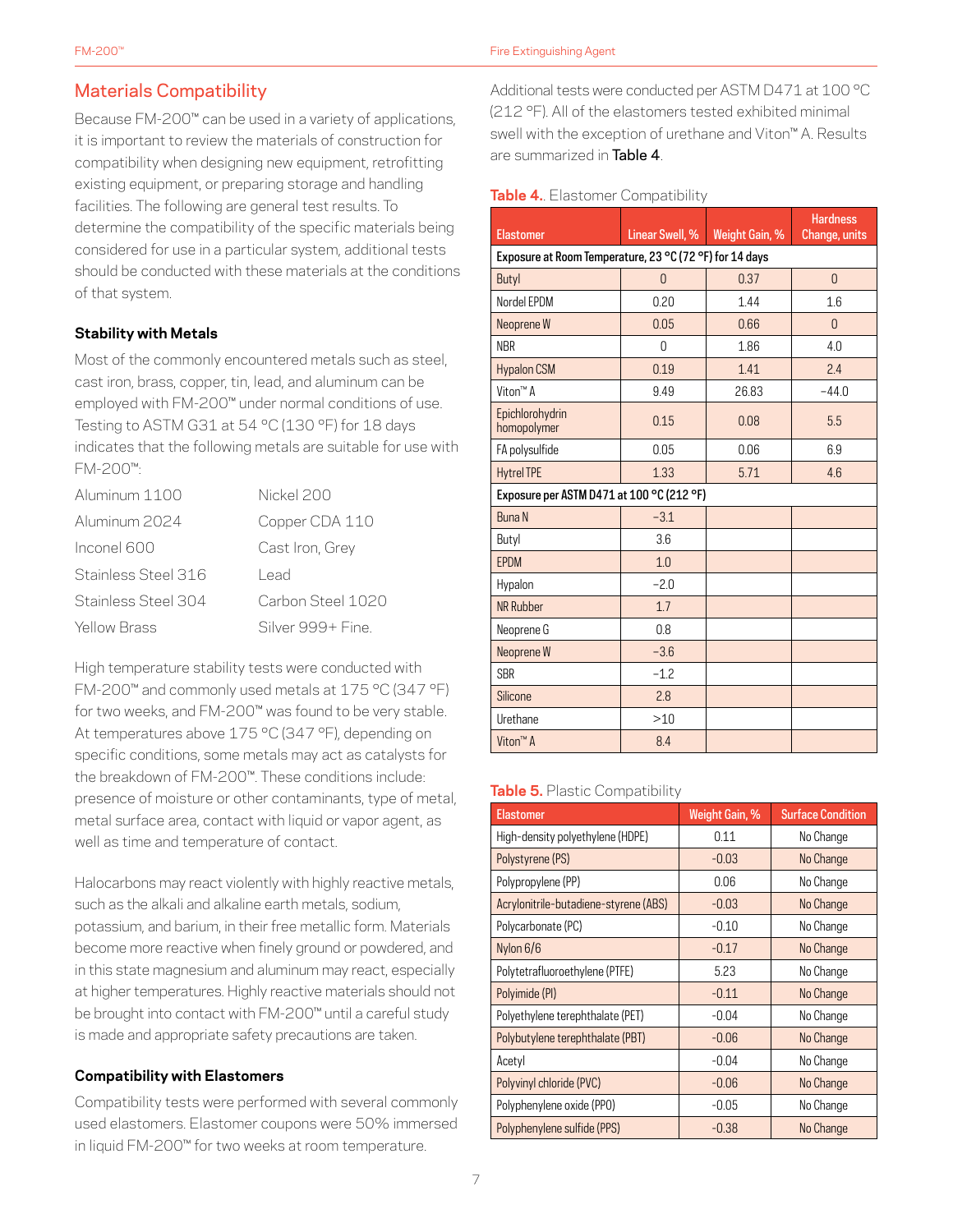### **Compatibility with Plastics**

Compatibility tests were also performed with several commonly used plastics. Results are summarized in Table 5.

# **Safety**

Users of FM-200™ should read and understand the Chemours Safety Data Sheet (SDS). Copies of the FM-200™ SDS can be obtained from Chemours Customer Service or International Offices.

### **Inhalation Toxicity**

FM-200™ poses no acute or chronic hazard when it is handled in accordance with Chemours recommendations and when the exposure is maintained below the recommended exposure limits. Chemours has established the Allowable Exposure Limit (AEL) for FM-200™ at 1000 ppm, 8-hr and 12-hr TWA.

However, inhaling high concentrations of FM-200™ vapor may cause temporary nervous system depression with anesthetic effects such as dizziness, headache, confusion, loss of coordination, and even loss of consciousness. Higher exposures to the vapors may cause temporary alteration of the heart's electrical activity with irregular pulse, palpitations, or inadequate circulation. Intentional misuse or deliberate inhalation may cause death without warning.

If a person is experiencing any of the initial symptoms, they should be moved to fresh air and kept calm. If not breathing, give artificial respiration. If breathing is difficult, give oxygen. Seek medical attention.

### **Cardiac Sensitization**

If vapors are inhaled at a concentration of 105,000 ppm and higher, the heart may become sensitized to adrenaline, leading to cardiac irregularities and, possibly, cardiac arrest. Similar effects are observed with many hydrocarbons and halocarbons at high concentrations. The likelihood of these cardiac problems increases if the person is under physical or emotional stress.

Because of possible disturbances of cardiac rhythm, catecholamine drugs, such as epinephrine, should be considered only as a last resort in life-threatening emergencies.

The threshold cardiac sensitization, lowest observed adverse effect level (LOAEL) for FM-200™ is 105,000 ppm (10.5%) and the no observed adverse effect level (NOAEL) is 90,000 ppm (9%) as determined in epinephrinechallenged dogs.

### **Skin and Eye Contact**

At room temperature, FM-200™ vapors have little or no effect on the skin or eyes. However, in the liquid form, FM-200™ can freeze the skin or eyes on contact, causing frostbite. If contact with liquid does occur, soak the exposed area in lukewarm water, not cold or hot. In all cases, seek medical attention as soon as possible.

Always wear protective clothing when there is a risk of exposure to liquid FM-200™. Where splashing of FM-200™ may occur, always wear eye protection and a face shield.

### **Spills or Leaks**

If a large release of vapors occurs, such as from a large leak or spill, the vapors may concentrate near the floor or in subfloor areas and displace the oxygen available for breathing, causing suffocation.

Evacuate everyone until the area has been well ventilated. Use blowers or fans to circulate the air at floor level. Do not re-enter the affected area without self-contained breathing apparatus or unless the area has been monitored to indicate that that the concentration of FM-200™ vapors in the area is below the AEL of 1000 ppm.

Always use self-contained breathing apparatus or a supplied air mask when entering tanks or other enclosures where vapors might exist. Use the buddy system and a lifeline. Refer to the FM-200™ SDS for more information.

FM-200™ vapors have virtually no odor. Therefore, frequent leak checks or the installation of area monitors are necessary in enclosed areas where leaks can occur.

To ensure safety when working with halocarbons in confined areas:

- 1. Route relief and purge vent piping (if used) outdoors, away from air intakes.
- 2. Make certain the area is well ventilated, using auxiliary ventilation, if necessary, to move vapors.
- 3. Make sure the area is clear of vapors prior to beginning work.
- 4. Utilize monitoring equipment to detect leaks.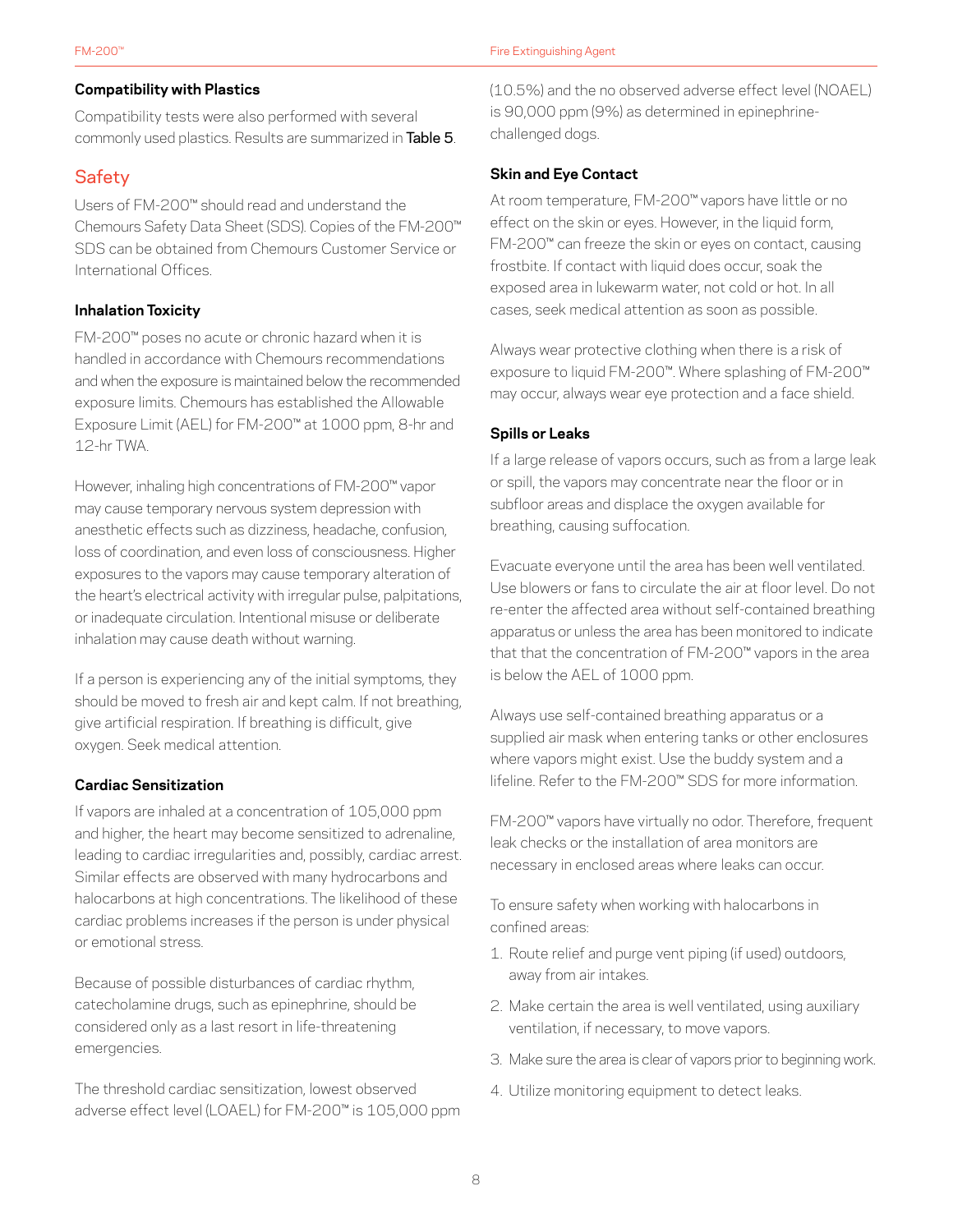# Storage and Handling

# **Shipping Information for the United States**

FM-200™ is a liquefied compressed gas. According to the U.S. Department of Transportation (DOT), a liquefied compressed gas is a gas, which when packaged under pressure is partially liquid at temperatures above –50 °C (–58 °F) (49CFR 173.115). The appropriate DOT designation for FM-200™ is as follows:

| <b>DOT Proper Shipping Name</b> | Heptafluoropropane                    |  |
|---------------------------------|---------------------------------------|--|
| <b>Hazard Class</b>             | っっ                                    |  |
| <b>UN Number</b>                | 3296                                  |  |
| DOT/IMO Labels                  | Nonflammable Liquefied Compressed Gas |  |

## **Containers**

Three types of containers are being used globally for shipping FM-200™. Specifications for the containers are provided in Table 6.

The 522 kg (1,150 lb) size FM-200™ cylinder is a freestanding, upright returnable cylinder equipped with a forklift lifting attachment incorporated into the foot ring or at the tope of the cylinder. These cylinders are fitted with Ceodeux or Superior brand valves designed for a CGA 660 connection. A diagram of this cylinder is shown in Figure 3.

ISO containers are used for export shipments of FM-200™. The overall ISO container dimensions shown in Table 6 represent the frame in which the container is shipped. The tank itself is approximately 19 feet (5.8 meters) long and has an outside diameter of approximately 86 inches (2.2 meters). Individual valves for liquid and vapor discharge are provided. Acme 1-3/4" x 1" MNPT valves (part number A2003) are employed for vapor removal and Acme 3-1/4" x 2" MNPT valves (part number A2063) for liquid removal. These valves fittings are on the ISO container; to unload the ISO container, couplings and adaptor fittings are required. Vapor removal requires the use of an Acme 1-3/4 x 1" MNPT adaptor (part number A1131F). Liquid removal requires the use of an Acme 3-1/4" x 2" MNPT adaptor (part number A1157F). A diagram of a typical ISO tank is shown in Figure 4.

FM-200™ is also shipped in 5,000 gallon (8,927 liter) tank trailers. These tank trailers are equipped with 1-1/4" mail Ever-Tite (vapor) and 2" male Ever-Tite valves (liquid). Required power is either 240 or 440 volt.

### **Bulk Storage Systems**

Chemours sells bulk storage systems to its FM-200™ customers. The systems are prefabricated, tested, and ready to install onsite. The units are designed to optimize economy, efficiency, and safety in the storage and dispensing of FM-200™. The delivered systems include all components, such as storage tanks, pumps, piping, valves, motors, and gauges, as an integrated unit. All systems are equipped with the Chemours Fluorochemical Emissions Elimination Delivery (FEED) System to prevent emissions during deliveries and with dual pumps to provide an installed spare. The units are skid-mounted and require only placement on a concrete pad and connection to electrical and process systems.

A typical bulk storage system is shown in Figure 5.

Your Chemours Marketing Representative can arrange for guidance on site selection, purchase, installation, startup, and maintenance.

# **Transfer of FM-200™ from Containers**

The preferred method for transfer of liquid FM-200™ from the cylinder is to use a suitable pump. There are several industrial pumps suitable for the transfer of FM-200™. Contact an industrial pump manufacturer for the recommended pump.

The receiving container should be evacuated to eliminate contamination by air and facilitate transfer of FM-200™.

If a pump is not available, the chilled transfer line method will facilitate transfer of FM-200™ to the receiving container. This method chills the FM-200™ as it passes through the transfer line, reducing the pressure in the receiver to induce transfer by pressure differential. A coil of compatible metal tubing of sufficient pressure rating is positioned in the transfer line between the supply and the receiver. The coil is placed in a cold bath, such as water ice or dry ice.

## **Leak Detection**

Whenever a system is assembled or serviced, it should be checked for leaks. There are many commercially available leak detectors. These devices are readily available through a refrigeration supply house.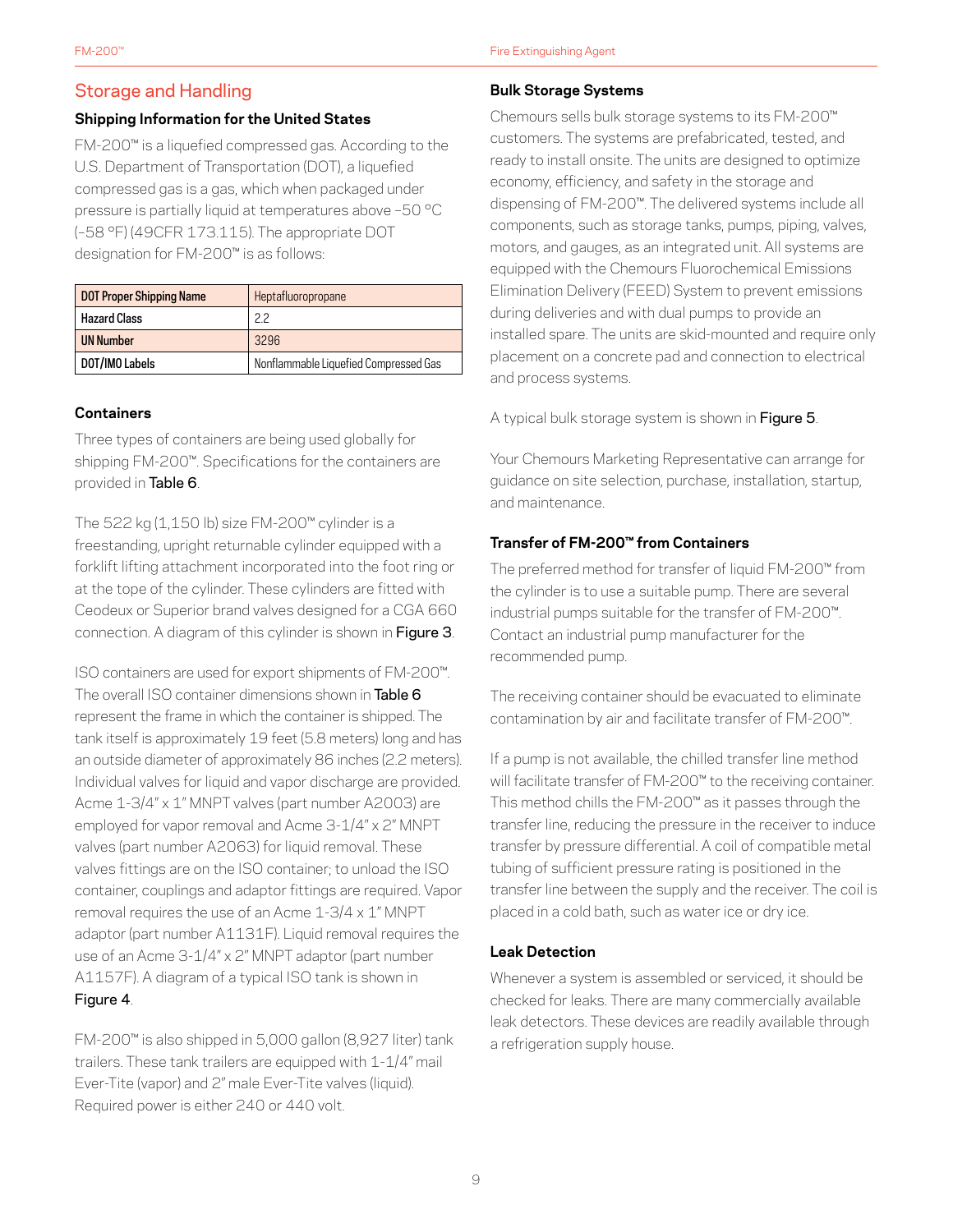### FM-200™ Fire Extinguishing Agent

### **Handling Precautions for FM-200™ Shipping Containers**

The following rules for handling FM-200™ containers are strongly recommended:

- Use personal protective equipment, such as side-shield glasses, gloves, and safety shoes, when handling containers.
- Avoid skin contact with liquid FM-200™; it can cause frostbite.
- Never heat a container to a temperature higher than 52 °C (125 °F).
- Never refill returnable cylinders without Chemours consent. DOT regulations forbid transportation of returnable cylinders refilled without Chemours's authorization.
- Never use a magnet or sling (rope or chain) to lift containers. Lifting may be accomplished by the use of a safe cradle or platform basket that holds the container.
- Never use containers as rollers, supports, or for any other purpose than to contain FM-200™.
- Protect containers from any objects that will result in a cut or other abrasion in the surface of the metal.
- Never tamper with the safety devices in the valves or container.
- Never attempt to repair or alter containers or valves.
- Never force connections that do not fit. Make sure the threads on the regulator or other auxiliary equipment are the same as those on the valve outlets.
- Keep valves tightly closed, with valve caps and hoods in place when the container is not in use.
- When storing containers outside, store under a roof and protect from weather extremes.
- Use a vapor recovery system to collect FM-200™ vapors from lines after unloading.

### **Table 6.** Specifications for FM-200™ Shipping Containers

| <b>Type</b>                 | <b>Dimensions</b>     | <b>DOT Specification</b> | Net Weight, Ib | Net Weight, kg |
|-----------------------------|-----------------------|--------------------------|----------------|----------------|
|                             | $30" \times 53"$      | 4BW260                   | 1,150          | 522            |
| 522 kg $(1,150 \text{ lb})$ | $30" \times 56"$      | 4BW240                   | 1,150          | 522            |
| <b>ISO Container</b>        | 8' x 8' x 20' (frame) | 51                       | 37.000         | 16,784         |
| <b>Tank Trailer</b>         | 5,000 gal             | MC-330 or -331           | 37,000         | 16,784         |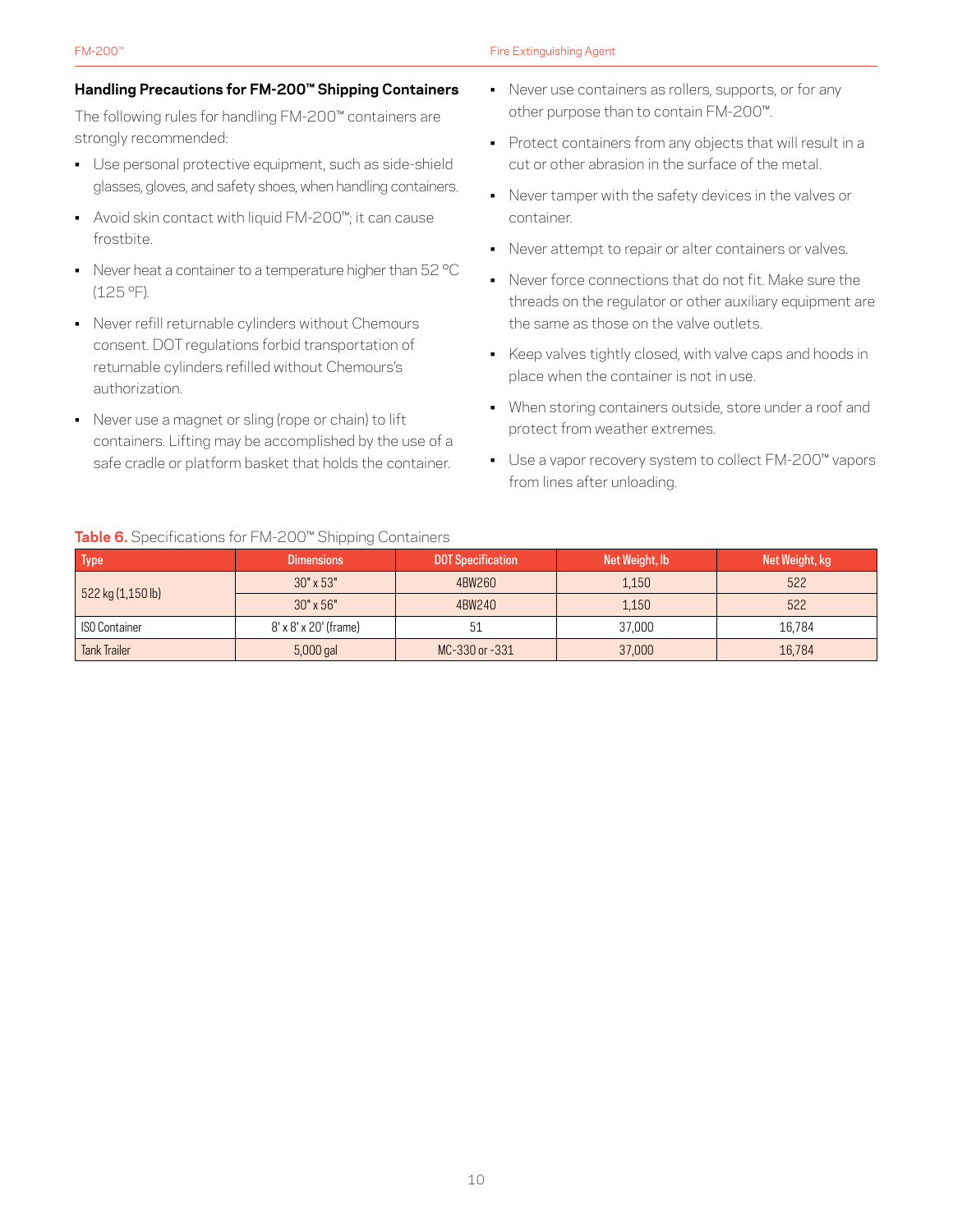# **Figure 3.** 522 kg (1,150 lb) Size Cylinder **Figure 4.** Typical ISO Tank





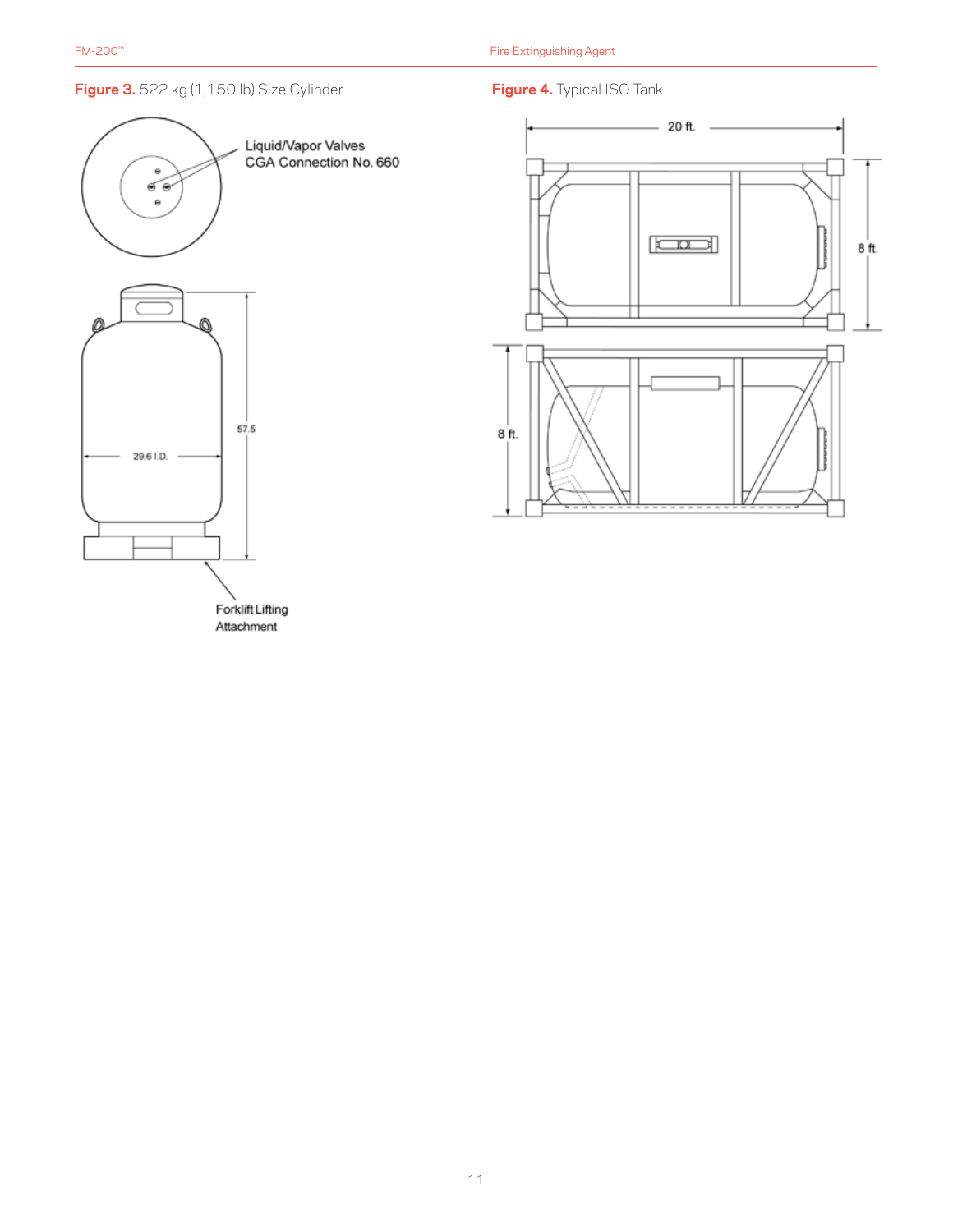### **Figure 5.** Typical Bulk Storage System



# Nitrogen Superpressurization of FM-200™

FM-200™ is shipped in cylinders that contain essentially pure FM-200™. These containers are evacuated before filling to remove air, and the FM-200™ contains less than 1.5% (vol.) non-condensible gases (air, nitrogen, etc.) in the vapor space. The pressure in these cylinders is due therefore to the vapor pressure of FM-200™ alone.

In fire suppression applications, it is desirable to increase the available pressure above the vapor pressure of FM-200™. This is accomplished by adding nitrogen to the FM-200™, either during or after transfer, and is termed "superpressurization". Superpressurization increases the total pressure available for flow from the container through downstream piping, provides a pressure pad to keep the liquid compressed in the liquid phase during flow, and also serves to stabilize the container pressure over a wide temperature range.

To determine the amount of nitrogen required for superpressurization of FM-200™ at various fill densities, it is necessary to understand the solubility relationship of nitrogen and FM-200™. Extensive experimental work was conducted by Chemours Central Research and

Development group to develop this information. The Peng-Robinson Equation of State (PREOS) was then used to calculate the following:

- Weight of nitrogen required for superpressurization
- Isometric diagrams
- Henry's Law Constants

Tables 7 and 8 provide the weight of nitrogen required to pressurize FM-200™ to 360 psig (2500 kPa) and 600 psig (4150 kPa). Isometric diagrams for FM-200™ are shown in Figures 6 through 9.

# Henry's Law Constants

PREOS was also used to calculate the Henry's Law Constants as shown in Figure 10 (ENG units) and **Figure 11 (SI units).**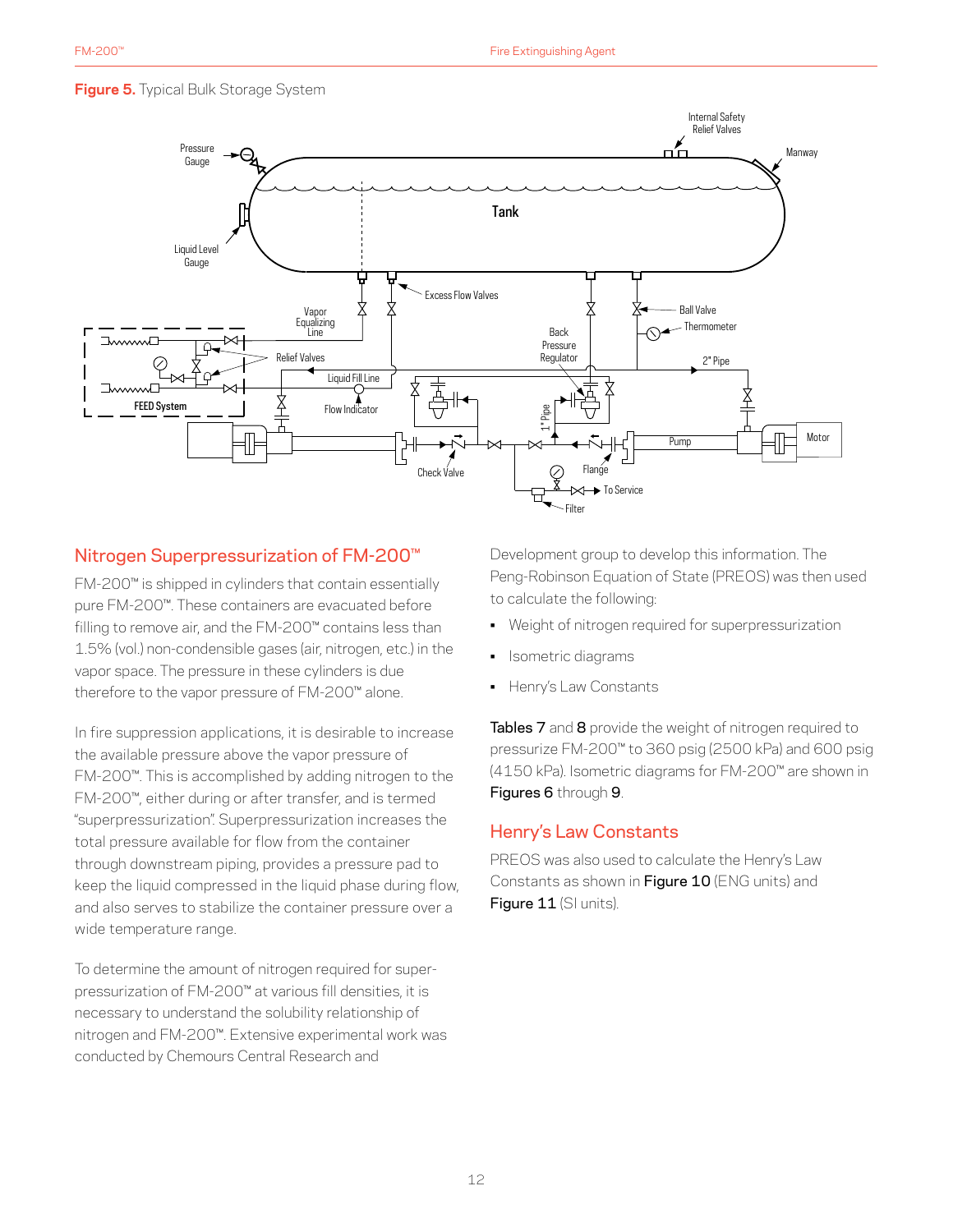FM-200™ Fire Extinguishing Agent

**Table 7.** Weight of Nitrogen Required for Superpressurization of FM-200™ (ENG Units) Weight of nitrogen per lb of FM-200™ at 70 °F

| Fill Density, lb/ft <sup>3</sup> | 360 psig, oz | 600 psig, oz |
|----------------------------------|--------------|--------------|
| 40                               | 0.534        | 0.944        |
| 45                               | 0.463        | 0.819        |
| 50                               | 0.407        | 0.718        |
| 55                               | 0.361        | 0.636        |
| 60                               | 0.323        | 0.568        |
| 65                               | 0.291        | 0.511        |
| 70                               | 0.263        | 0.461        |
| 75                               | 0.239        | 0.418        |

**Table 8.** Weight of Nitrogen Required for Superpressurization of FM-200™ (SI Units) Weight of nitrogen per kg of FM-200™ at 21 °C

| Fill Density, kg/m <sup>3</sup> | 2500 kPa (gauge), g | 4150 kPa (gauge), g |
|---------------------------------|---------------------|---------------------|
| 600                             | 23.7                | 52.6                |
| 700                             | 19.9                | 44.2                |
| 800                             | 17.1                | 37.9                |
| 900                             | 14.9                | 33.0                |
| 1000                            | 13.2                | 29.1                |
| 1100                            | 11.7                | 25.9                |
| 1150                            | 11.1                |                     |

**Figure 6.** Isometric Diagram – FM-200™ Superpressurized with Nitrogen to 360 psig at 70 °F





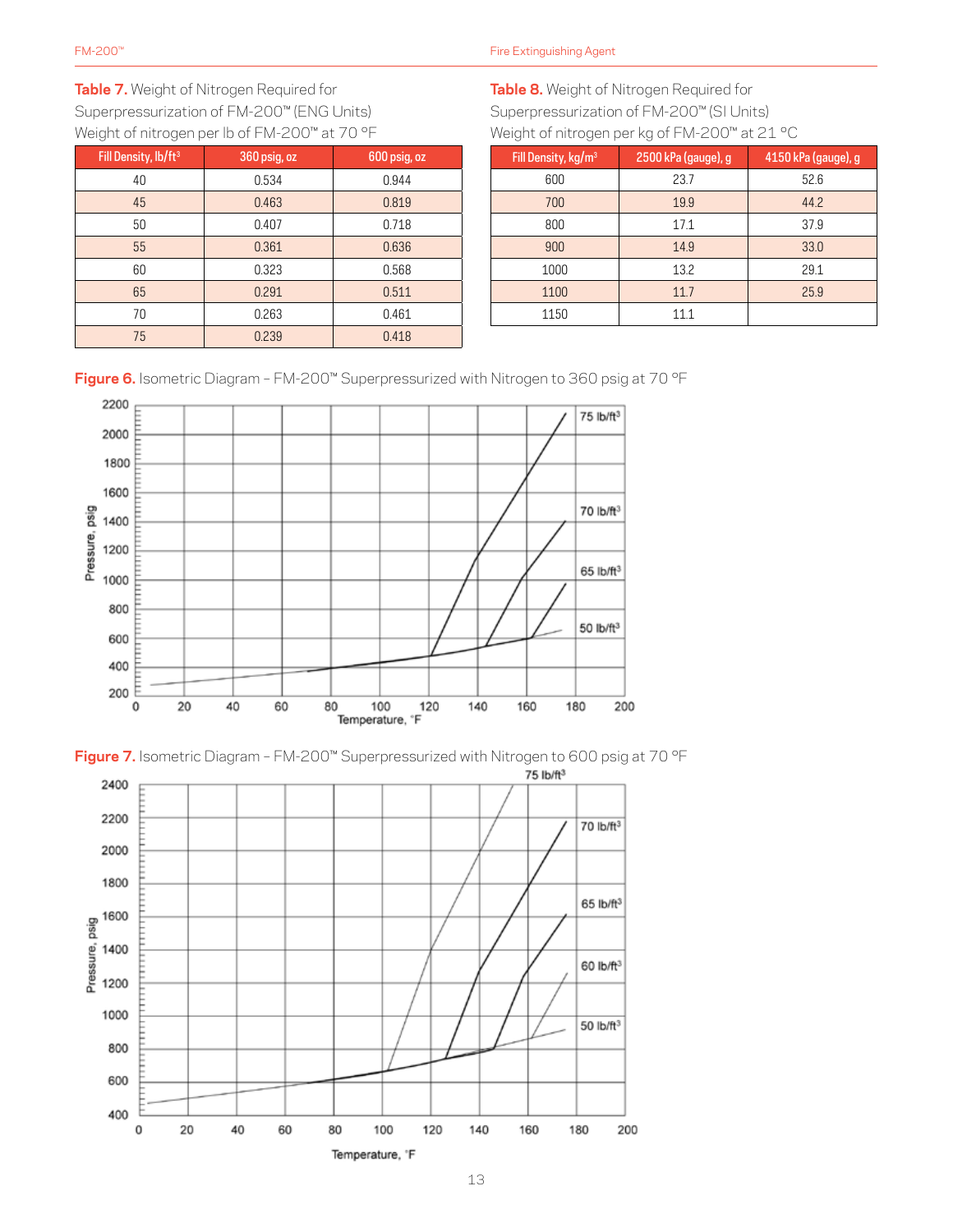

**Figure 8.** Isometric Diagram for FM-200™ Superpressurized with Nitrogen to 2500 kPa at 21 °C



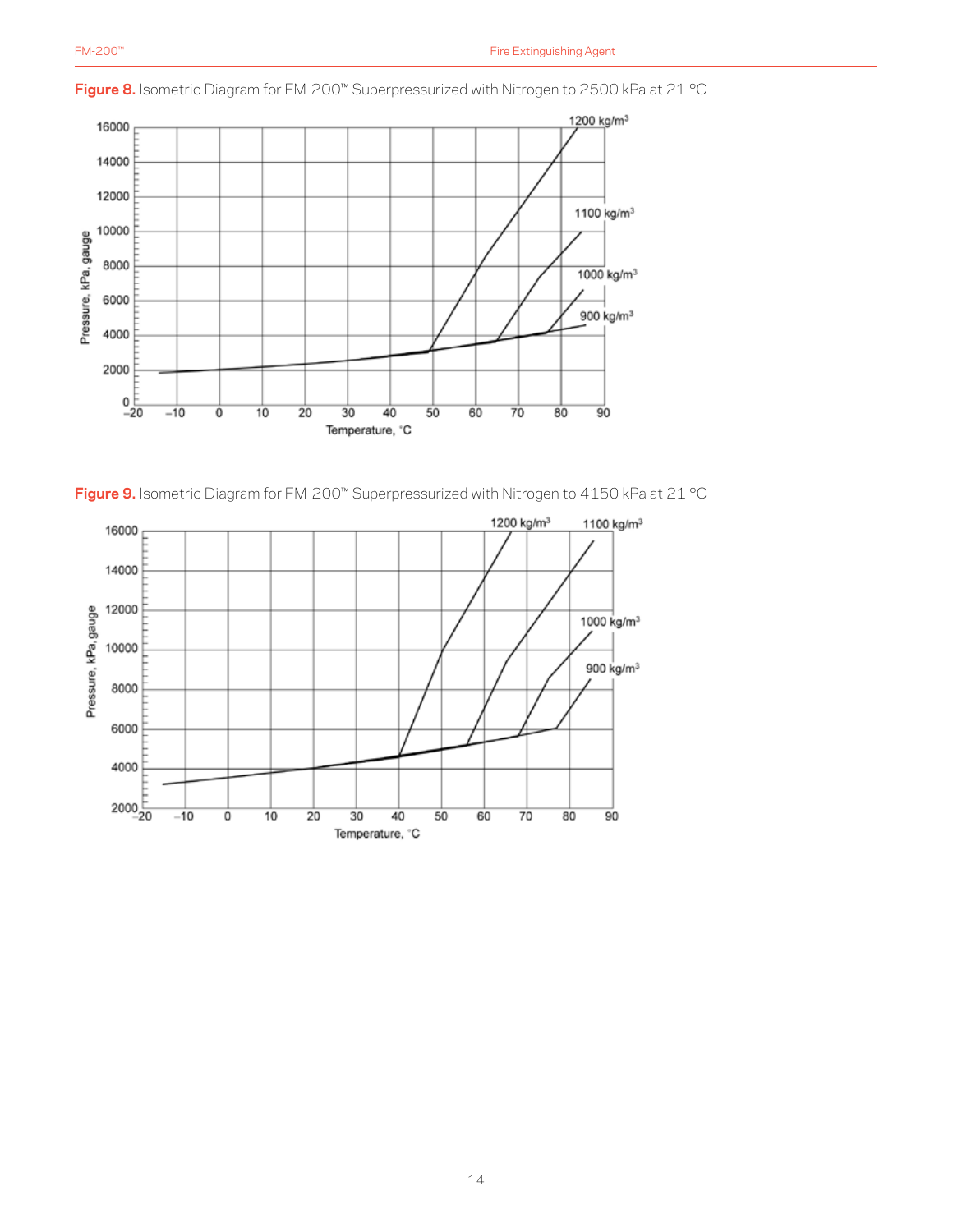

**Figure 10.** Henry's Law Constant for Nitrogen Solubility in FM-200™ (ENG Units)

**Figure 11.** Henry's Law Constant for Nitrogen Solubility in FM-200™ (SI Units)